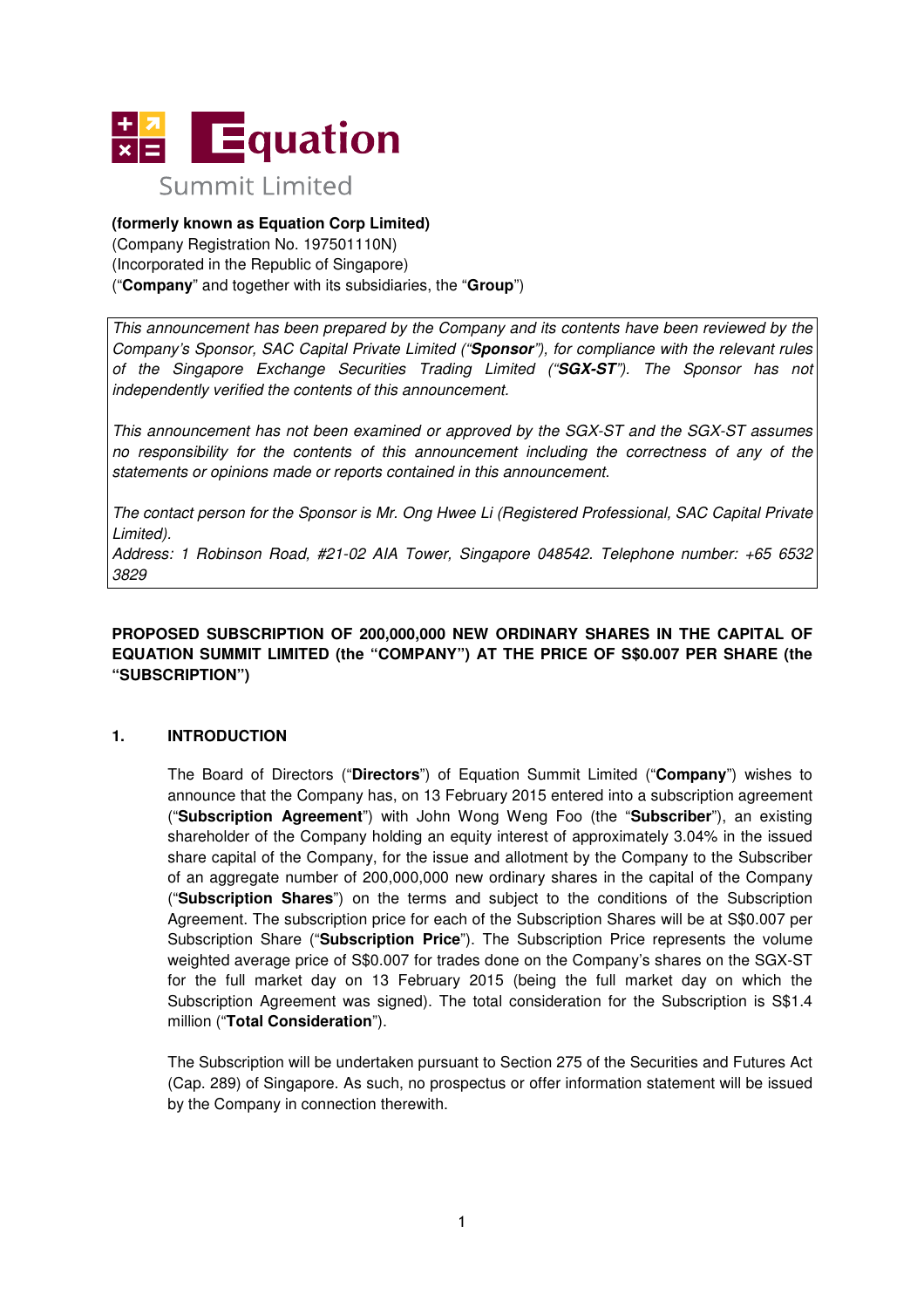### **2. PROPOSED SUBSCRIPTION**

#### **2.1 Principal terms of the Proposed Subscription**

Under the terms of the Subscription Agreement and subject to the conditions precedent contained therein, the Subscriber agreed to subscribe for and the Company agreed to allot and issue to the Subscriber the Subscription Shares at the Subscription Price.

### **2.2 Authority for issue and allotment of Subscription Shares**

The Subscription Shares will be allotted and issued to the Subscribers by the Company under the general mandate granted to the Directors to issue shares pursuant to the Shareholders' resolution passed at the Annual General Meeting of the Company held on 30 October 2014.

The Subscription Shares, when issued, represent approximately 4.07% of the issued share capital of the Company comprising 4,913,729,645 ordinary shares as at the date of this announcement and will represent approximately 3.91% of the enlarged issued share capital of the Company after the allotment and issue of the Subscription Shares. Upon allotment and issue, the Subscription Shares shall rank pari passu in all respects with the existing Shares.

The Subscription is conditional upon, *inter alia*, the approval in-principal from the Sponsor and/or the SGX-ST (as the case may be) for the listing and quotation of the Subscription Shares on the SGX Catalist. The completion of the Subscription shall take place upon 5 business days from the date that all such conditions have been fulfilled.

#### **2.3 Information on the Subscriber**

The Subscriber is an accredited investor who has experience in both the financial and information technology industries. Apart from this Subscription and the Subscription Agreement, the Subscriber has no other business dealings with the Company.

The Subscriber is an existing shareholder of the Company with an equity interest of approximately 3.04% in the existing issued share capital of the Company. The Subscriber was independently introduced to the Company through mutual business contacts of the Directors and this Subscription is purely for his personal financial investment purpose. Subsequent to completion of the Subscription, the Subscriber's equity interest will be increased to 6.83% of the enlarged share capital of the Company.

There is no specific reason for the Subscription apart from purely financial investment purposes and the Subscriber being a willing investor in the Company.

### **2.4 Use of Proceeds**

The Company intends to use 100% of the net proceeds from the Subscription, estimated to be S\$1.4 million, for the Group's general working capital purposes. With an improved working capital position, the Group would be better poised to capitalise on business expansion opportunities as and when they arise.